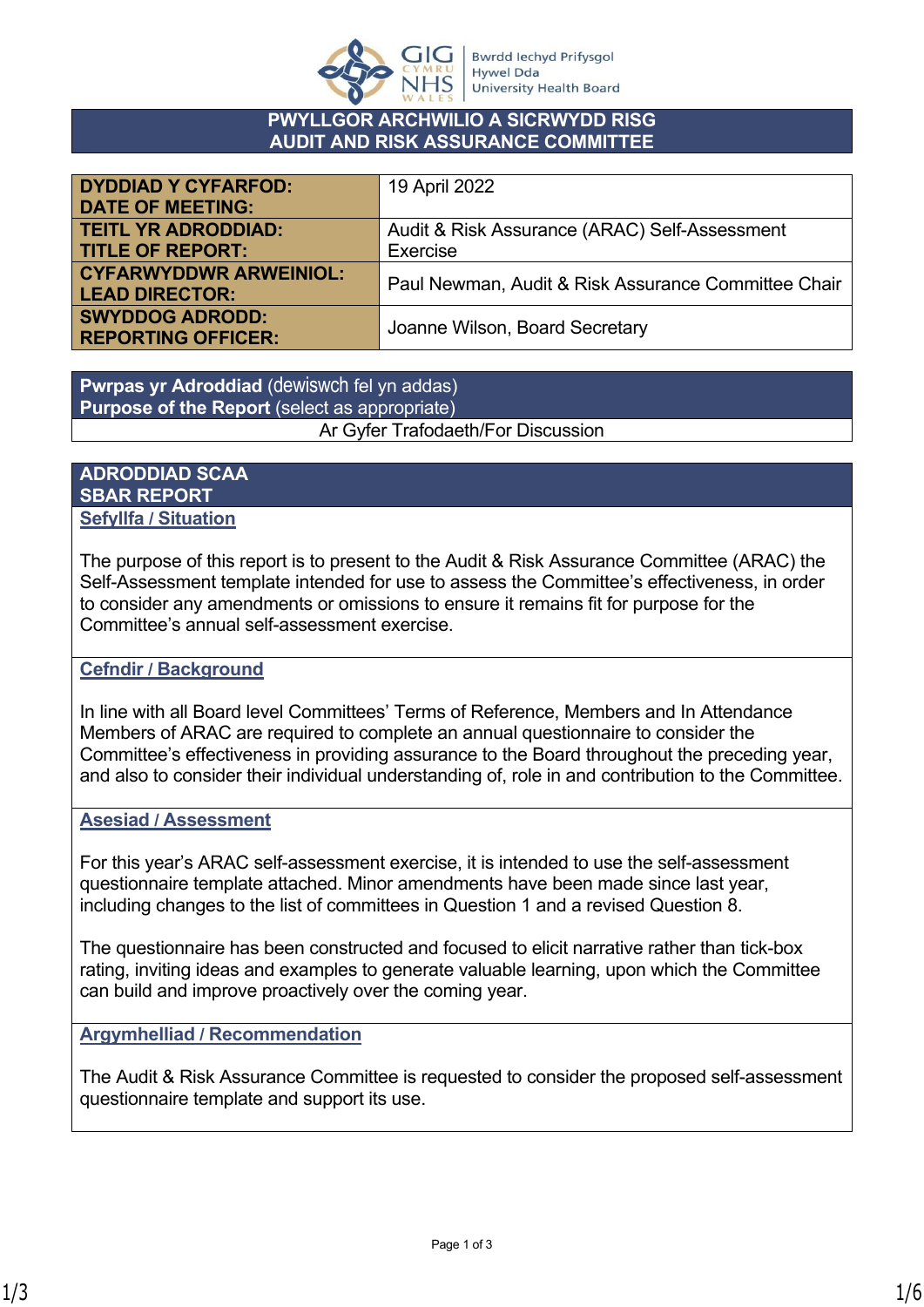| Amcanion: (rhaid cwblhau)<br><b>Objectives: (must be completed)</b>                                                             |                                                                                                                                                                                                                                                                                                                                                                |
|---------------------------------------------------------------------------------------------------------------------------------|----------------------------------------------------------------------------------------------------------------------------------------------------------------------------------------------------------------------------------------------------------------------------------------------------------------------------------------------------------------|
| <b>Committee ToR Reference:</b><br>Cyfeirnod Cylch Gorchwyl y<br>Pwyllgor:                                                      | 10.6 The Board Secretary, on behalf of the Board,<br>shall oversee a process of regular and<br>rigorous self assessment and evaluation of the<br>Committees performance and operation,<br>including that of any sub-committees<br>established. In doing so, account will be taken<br>of the requirements set out in the NHS Wales<br>Audit Committee Handbook. |
| Cyfeirnod Cofrestr Risg Datix a Sgôr<br>Cyfredol:<br>Datix Risk Register Reference and<br>Score:                                | Not Applicable                                                                                                                                                                                                                                                                                                                                                 |
| Safon(au) Gofal ac lechyd:<br>Health and Care Standard(s):                                                                      | Governance, Leadership and Accountability                                                                                                                                                                                                                                                                                                                      |
| <b>Amcanion Strategol y BIP:</b><br><b>UHB Strategic Objectives:</b>                                                            | Not Applicable                                                                                                                                                                                                                                                                                                                                                 |
| <b>Amcanion Llesiant BIP:</b><br><b>UHB Well-being Objectives:</b><br><b>Hyperlink to HDdUHB Well-being</b><br><b>Statement</b> | Not Applicable                                                                                                                                                                                                                                                                                                                                                 |

| <b>Gwybodaeth <i>Ychwanegol:</i></b><br><b>Further Information:</b> |                                           |
|---------------------------------------------------------------------|-------------------------------------------|
| Ar sail tystiolaeth:                                                | <b>ARAC Self-Assessment Questionnaire</b> |
| Evidence Base:                                                      | <b>ARAC Terms of Reference</b>            |
| <b>Rhestr Termau:</b>                                               | Included within the body of the report    |
| <b>Glossary of Terms:</b>                                           |                                           |
| Partïon / Pwyllgorau â                                              | Chair of ARAC                             |
| ymgynhorwyd ymlaen llaw y                                           | <b>Board Secretary</b>                    |
| Pwyllgor Archwilio a Sicrwydd Risg:                                 |                                           |
| Parties / Committees consulted prior                                |                                           |
| to Audit and Risk Assurance                                         |                                           |
| Committee:                                                          |                                           |

| <b>Effaith: (rhaid cwblhau)</b><br>Impact: (must be completed)    |                |  |
|-------------------------------------------------------------------|----------------|--|
| <b>Ariannol / Gwerth am Arian:</b><br><b>Financial / Service:</b> | Not Applicable |  |
| <b>Ansawdd / Gofal Claf:</b><br><b>Quality / Patient Care:</b>    | Not Applicable |  |
| Gweithlu:<br><b>Workforce:</b>                                    | Not Applicable |  |
| Risg:<br><b>Risk:</b>                                             | Not Applicable |  |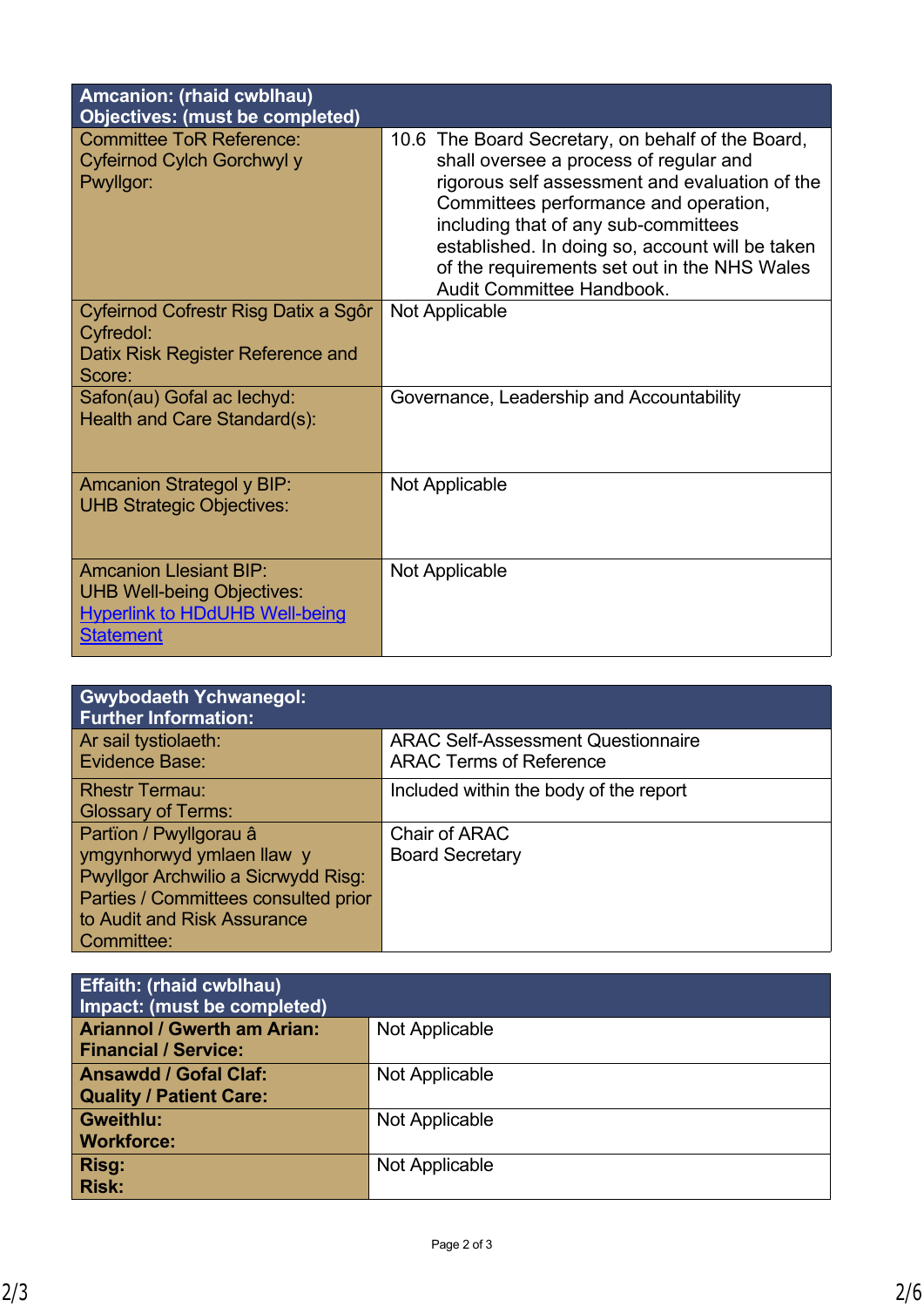| <b>Cyfreithiol:</b><br>Legal:           | Not Applicable |
|-----------------------------------------|----------------|
| <b>Enw Da:</b><br><b>Reputational:</b>  | Not Applicable |
| <b>Gyfrinachedd:</b><br><b>Privacy:</b> | Not Applicable |
| Cydraddoldeb:<br><b>Equality:</b>       | Not Applicable |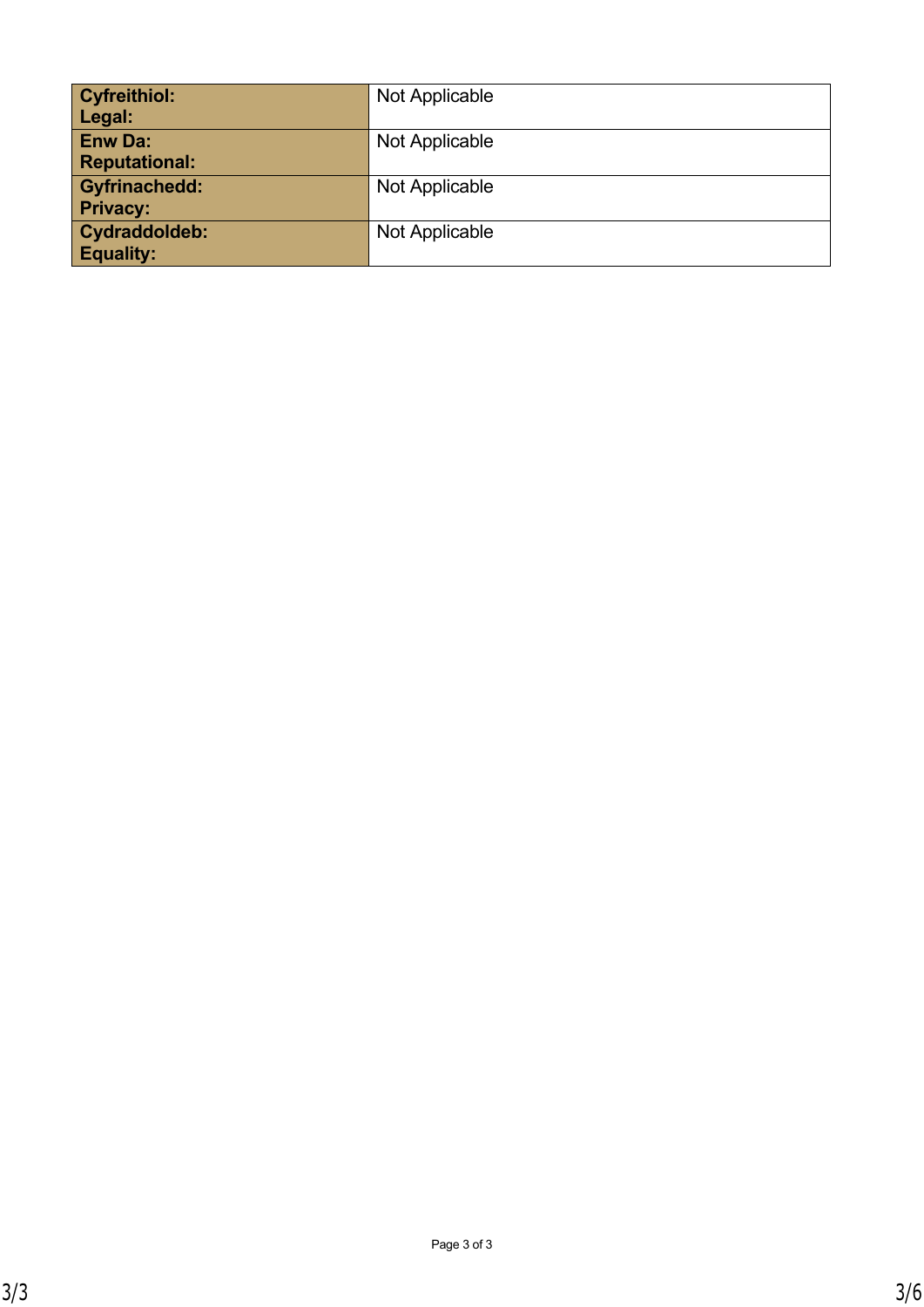#### **Audit & Risk Assurance Committee (ARAC) Self-Assessment of past 12 months - April 2022**

## **Draft Format for Consideration**

The vision for this self assessment exercise is to generate valuable learning, upon which the Committee can build and improve proactively over the coming year. In order to achieve this, we want to elicit the *collective wisdom* of the Committee's participants. As such, the questions focus on gathering thoughts and ideas about how the Committee functions and how it might improve. They do not cover areas of enquiry which can be settled by a simple audit (e.g. meeting frequency, membership, attendance, existence of Terms of Reference, etc.).

Intentionally, we have constructed and focussed the questions to elicit narrative rather than tick-box rating. Each question begins with a statement which sets out 'what good looks like'. We could describe these domains as the building blocks of effective assurance. You are then asked to provide examples and ideas in relation to the relevant domain. This is intended to facilitate a more dynamic process of continuous improvement, rather than a traditional annual 'stock take'.

#### **Questions**

1. The Committee's purpose is to advise and assure the Board and the Accountable Officer on whether effective arrangements are in place, through the design and operation of the UHB's system of assurance, to support them in their decision taking and in discharging their accountabilities for securing the achievement of the UHB's objectives, in accordance with the standards of good governance determined for the NHS in Wales.

The Committee's principal duties encompass the following:

- Review the establishment and maintenance of an effective system of good governance, risk management and internal control across the whole of the organisation's activities, both clinical and non-clinical.
- Seek assurance that the systems for financial reporting to Board, including those of budgetary control, are effective, and that financial systems processes and controls are operating.
- Work with the Quality, Safety and Experience Committee, the People, OD and Culture Committee, Strategic Development and Operational Delivery Committee and Sustainable Resources Committee to ensure that governance and risks are part of an embedded assurance framework that is 'fit for purpose'.

It constantly seeks to strengthen the ways in which it achieves this, challenging itself to avoid tokenism, welcome contributions, engage with criticism and account for and learn from failings.

*Please describe at least one example in the past 12 months in which the Committee has been effective in this domain.*

*Please share at least one idea for improving the Committee's effectiveness in this domain over the coming year.*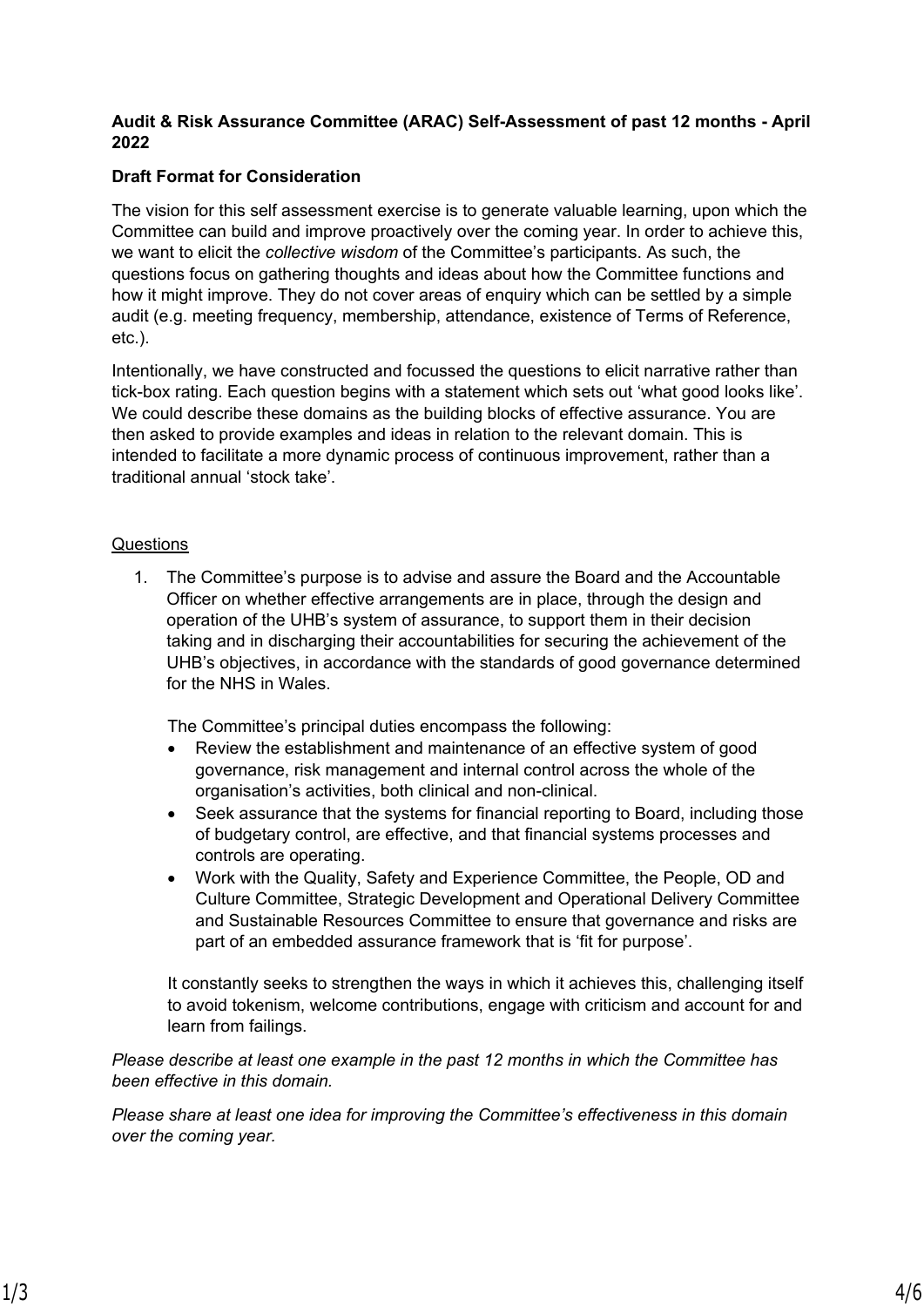2. The Committee works **strategically**. This means it reviews the adequacy of the UHB's strategic governance and assurance arrangements and processes for the maintenance of an effective system of good governance, risk management and internal control, across the whole of the organisation's activities (both clinical and non-clinical) that support the achievement of the organisation's objectives, providing the Board with the assurance necessary to have confidence in its ability to deliver.

*Please describe at least one example from the past 12 months in which the Committee has been effective in this domain.*

*Please share at least one idea for improving the Committee's effectiveness in this domain over the coming year.*

3. The Committee works **systemically**. This means it works effectively with the Board, other Board Committees and other relevant parts of the organisation's governance and assurance system, in order to ensure that we spot connections and themes which have an impact on risk and assurance. It guards against silo working. It gives balanced and meaningful 'air time' to the full range of the Health Board's service portfolio.

*Please describe at least one example from the past 12 months in which the Committee has been effective in this domain.*

*Please share at least one idea for improving the Committee's effectiveness in this domain over the coming year.*

4. The Committee works **intelligently**. This means it draws on a diverse range of reliable data (both quantitative and qualitative) to triangulate information and reveal themes or patterns in regard to risk and assurance. It uses internal and external sources to inform improvement. This relies on accurate interpretation of the data, which requires skill from both the providers and readers of the data.

*Please describe at least one example from the past 12 months in which the Committee has been effective in this domain.*

*Please share at least one idea for improving the Committee's effectiveness in this domain over the coming year.*

5. The Committee facilitates **learning**. This means it works openly and honestly, encouraging contributions from attendees which are a fair and reasonable reflection of the realities faced across all services. The Chair sets the leadership tone and is supported by other Independent Members and the Executive to hold this learning space. The style is one of high support/high challenge.

*Please describe at least one example from the past 12 months in which the Committee has been effective in this domain.*

*Please share at least one idea for improving the Committee's effectiveness in this domain over the coming year.*